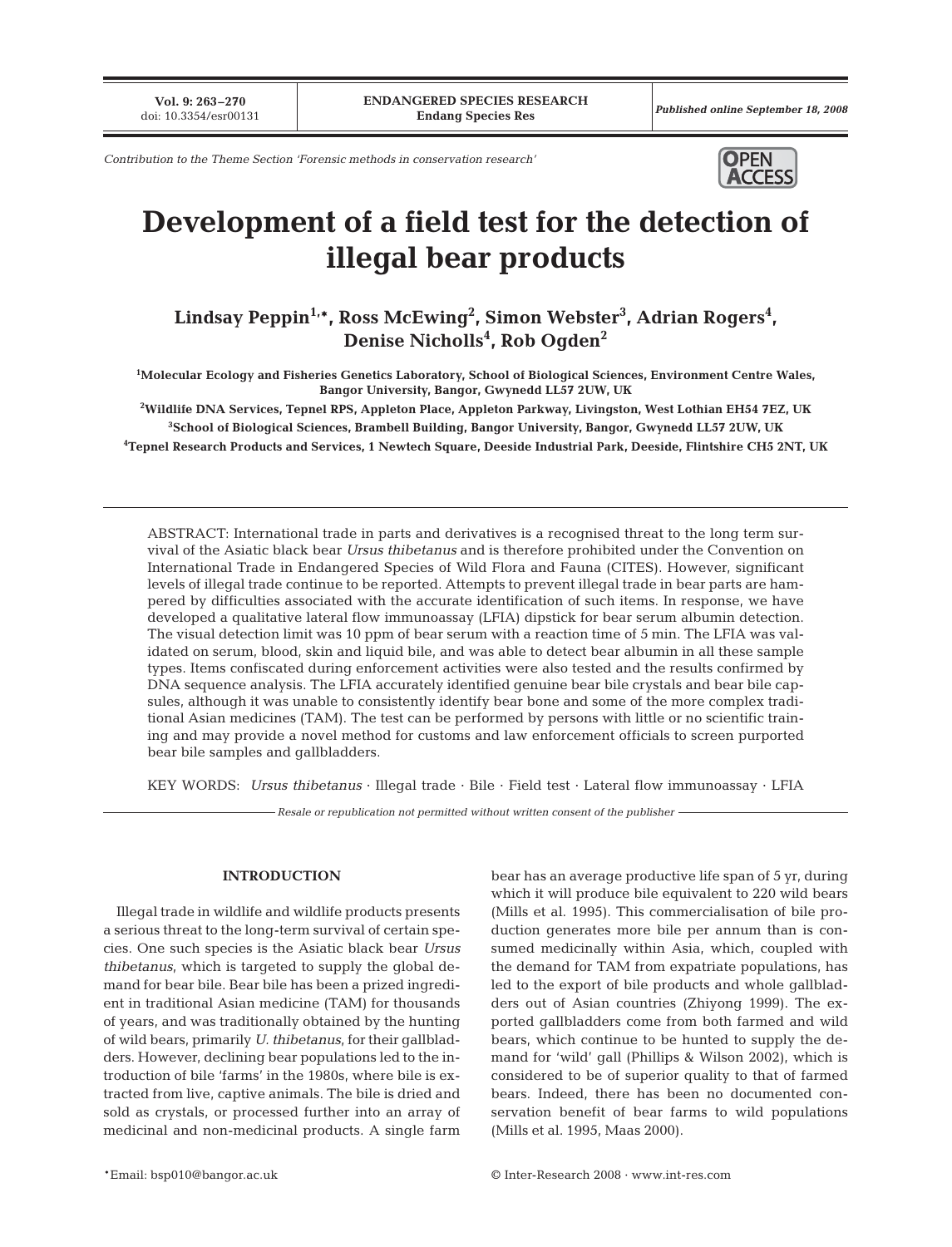Despite all bear species being listed within the Appendices of the Convention on International Trade in Endangered Species of Wild Flora and Fauna (CITES), significant international trade in bear parts and derivatives has been reported (e.g. Phillips & Wilson 2002). Surveys conducted by the World Society for the Protection of Animals (WSPA) of traditional medicine stores in the USA, Canada, Taiwan, Japan, Singapore, Korea, Australia and New Zealand found bear products offered for sale in all countries. Many products were clearly labelled as having been manufactured in China and even named the bear farm of origin (Groves & Eastham 2007). This illegal trade is recognised as a 'major threat' to the long-term survival of *Ursus thibetanus* (IUCN 2007). Furthermore, there is evidence that non-Asian bear species are being targeted to supply the demand for whole gallbladders (e.g. Anderson 1999, Twiss & Thomas 1999).

Attempts to prevent illegal trade in bear parts and derivatives are hampered by difficulties associated with the accurate identification of such items. Bile products may be transported or sold unlabelled to avoid detection (Peppin et al. 2008) and bear gallbladders are morphologically indistinct from those of pigs or cows, which are fraudulently sold as bear (Mills & Servheen 1994). These 'fake' items can only be distinguished from genuine bear parts by laboratory-based analyses, such as highperformance liquid chromatography (HPLC), thin layer chromatography (TLC) (Espinoza et al. 1993, Lin et al. 1997, Lin et al. 2000), Fourier transform infrared spectroscopy (FT-IR) analysis (Lin et al. 1997) and nuclear magnetic resonance (NMR) (Theis et al. 1988). However, these are costly, laboratory-based methods, requiring expensive equipment operated by highly trained personnel, and financially constrained law enforcement agencies rarely have the funds to pay for such testing.

Here, we report the development of a sensitive lateral flow immunoassay (LFIA) dipstick for the detection of bear (Ursidae) serum albumin. In recent years LFIAs have become a popular diagnostic tool due to their cost effectiveness, sensitivity, specificity and user-friendly analysis. After introducing the sample, no further handling steps are required, so even people with little or no training can perform the test effectively. Albumin is the most abundant plasma protein in mammals, constituting 60% of total plasma protein (Motrescu et al. 2006). Albumin is also present in mammalian bile (LaRusso 1984, Coleman 1987), although the exact concentration can vary within and between species (e.g. human bile 155 to 1485  $\mu$ g ml<sup>-1</sup>, Delacroix et al. 1982). A LFIA able to detect bear albumin could potentially identify a wide range of bear parts and bile products and, as LFIAs are quick (generally <15 min) and simple to use by people with little or no scientific training, the test could be used by law enforcement officials working in the field.

# **MATERIALS AND METHODS**

**Preparation of the LIFA.** Serum samples from 7 bear species (*Ursus americanus, U. arctos, U. maritimus, U. ursinus, U. thibetanus, Tremarctos ornatus* and *Helarctos malayanus*) were obtained (see 'Acknowledgements') and albumin extracted by ammonium sulphate precipitation. Polyclonal goat anti-bear antibodies were raised to a cocktail of albumins from these 7 species at Harlan Sera-Lab (Loughborough, UK), then purified by either Protein A affinity chromatography or bear albumin affinity chromatography. The Protein A purified antibodies were conjugated to blue latex particles (Polymer Laboratory); the latex particles were washed first with distilled water and then with 10 mM sodium acetate buffer (NaAc, pH 5.5). The pellet was resuspended in 10 mM NaAc containing the antibodies at 200  $\mu$ g ml<sup>-1</sup>, and the suspension mixed for 2 h at room temperature. Sea Block<sup>TM</sup> (EastCoast Bio) diluted 1:10 with 10 mM NaAc was added and the suspension mixed at room temperature for a further 30 min. The antibody-latex suspension was washed twice in 10 mM di-sodium tetraborate (DTB, pH 8.5) and then applied by an automatic airbrush system (Bio-Dot) onto a conjugate pad (glass fibre material) and dried at 36°C for 1 h.

The bear albumin affinity-purified (unlabelled) antibodies  $(3 \text{ mg } \text{ml}^{-1})$  and Goldline 2 reagent (Tepnel BioSystems) were applied as 2 separate lines onto a nitrocellulose membrane (PRIMA<sup>TM</sup> 125, Whatman<sup>®</sup>), also by the airbrush system, to form the test line and control line respectively. The membrane was dried for 1 h at 36°C, then blocked with 0.9% phosphate buffered saline (PBS) containing 0.2% polyvinyl alcohol (PVA). The membrane was washed twice with distilled water, and dried for 1 h at 36°C. The test strips were assembled together (sample transfer pad, conjugate pad, membrane, absorbent wick) on a clear plastic backing as shown in Fig. 1, cut into 5 mm strips using an automatic cutter, inserted into plastic dipstick cassettes and stored at 4°C in sealed pouches containing desiccant.

**Test procedure and principle.** The samples to be tested were hand-shaken in 2 ml of extraction buffer (1:1 0.9% saline/100 mM DTB) for 1 min. The dipstick was then held in the extraction buffer for 2 s and laid on a flat surface to allow the sample to migrate along the test strip. The sample entered the test strip via the sample transfer pad and wetted through to the conjugate pad, where it mobilised the labelled antibodies (Fig. 1). Any bear albumin (analyte) present in the sample bound to the labelled antibodies. The sample then flowed along the nitrocellulose membrane, drawn by the absorbent wick. As the sample passed over the test line the analyte-detector complexes bound to the immobilised antibodies, producing a visible blue line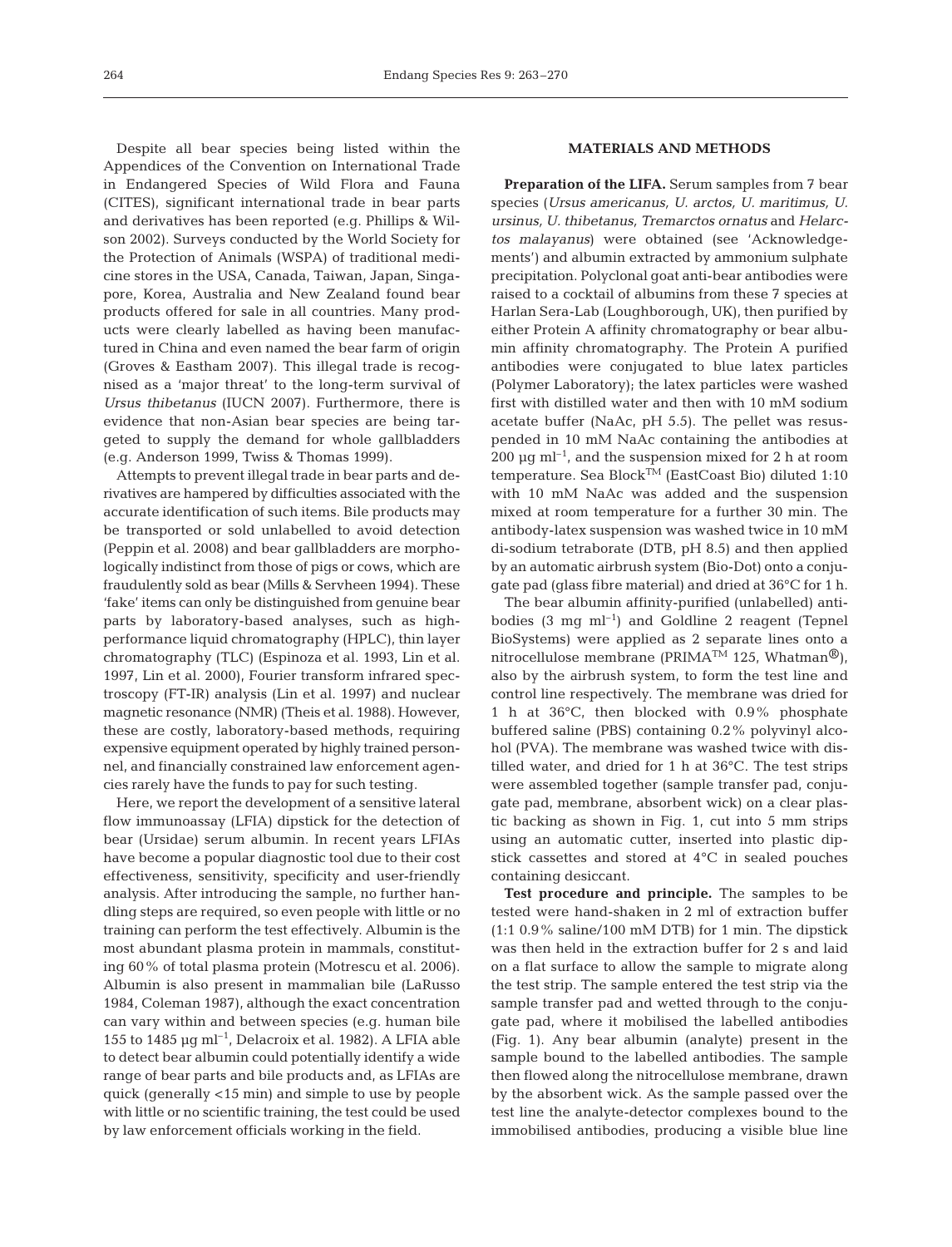

Control line reagent

a line at the control line position only. (c) A sample containing bear albumin produces lines at the test and control line positions

at the test line position. Any excess detector reagent was trapped by the control line (Fig. 1c). When a sample devoid of bear albumin was introduced to the LFIA, the labelled antibodies were still mobilised and flowed along the test strip, but no analyte-detector complex formed. No line appeared at the test position, but detector reagent was still trapped by the control line (Fig. 1b).

The test strips are assessed by eye after 5 min and graded as either 'positive' (blue lines visible at the test line and control line positions), 'negative' (blue line present at the control line position only) or 'invalid' (no lines at either position).

**Cross-reactivity testing.** The antibodies were tested for cross-reactivity against a range of mammalian and avian serum albumins (Sigma-Aldrich) diluted in extraction buffer. Cross-reactivity was defined as the appearance of a line (of any intensity) at the test line position within 5 min when albumin from a non-bear species was being tested. If cross-reactivity was detected, the goat anti-bear antibodies were passed over a chromatography column containing the albumin of the cross-reacting species bound to CNBr-activated sepharose 4B (Amersham Pharmacia), thus removing

the cross-reacting components of the polyclonal antibody mix by affinity chromatography. New test strips were made with the purified antibody and cross-reactivity testing was repeated.

**Sensitivity testing.** The sensitivity of the test strip was determined using serial dilutions of a bear serum 'cocktail' (equal parts *Ursus americanus, U. arctos, U. maritimus, U. ursinus, U. thibetanus, T. ornatus* and *H. malayanus*), *U. maritimus* blood and liquid bile (confirmed as 'bear bile' by HPLC analysis but species origin unknown). The range of concentrations tested was 0.1 to 100 000 ppm.

**Sample testing.** Samples suspected to be bear parts or derivatives, confiscated during law enforcement activities, were tested using the LFIA. A dried gallbladder, a femur bone, 2 bottles of tablets named 'Fargelin for Piles' (one of which listed Fel Ursi — the pharmaceutical name for bear bile — as an ingredient), laryngitis pills and capsules labelled 'Capsulae Bearbile' were tested by the Metropolitan Police Wildlife Crime Unit (WCU) in London, UK. The femur bone was tested twice; first using dried material from the surface of the bone and second, using small slivers of bone material. All other items were tested once.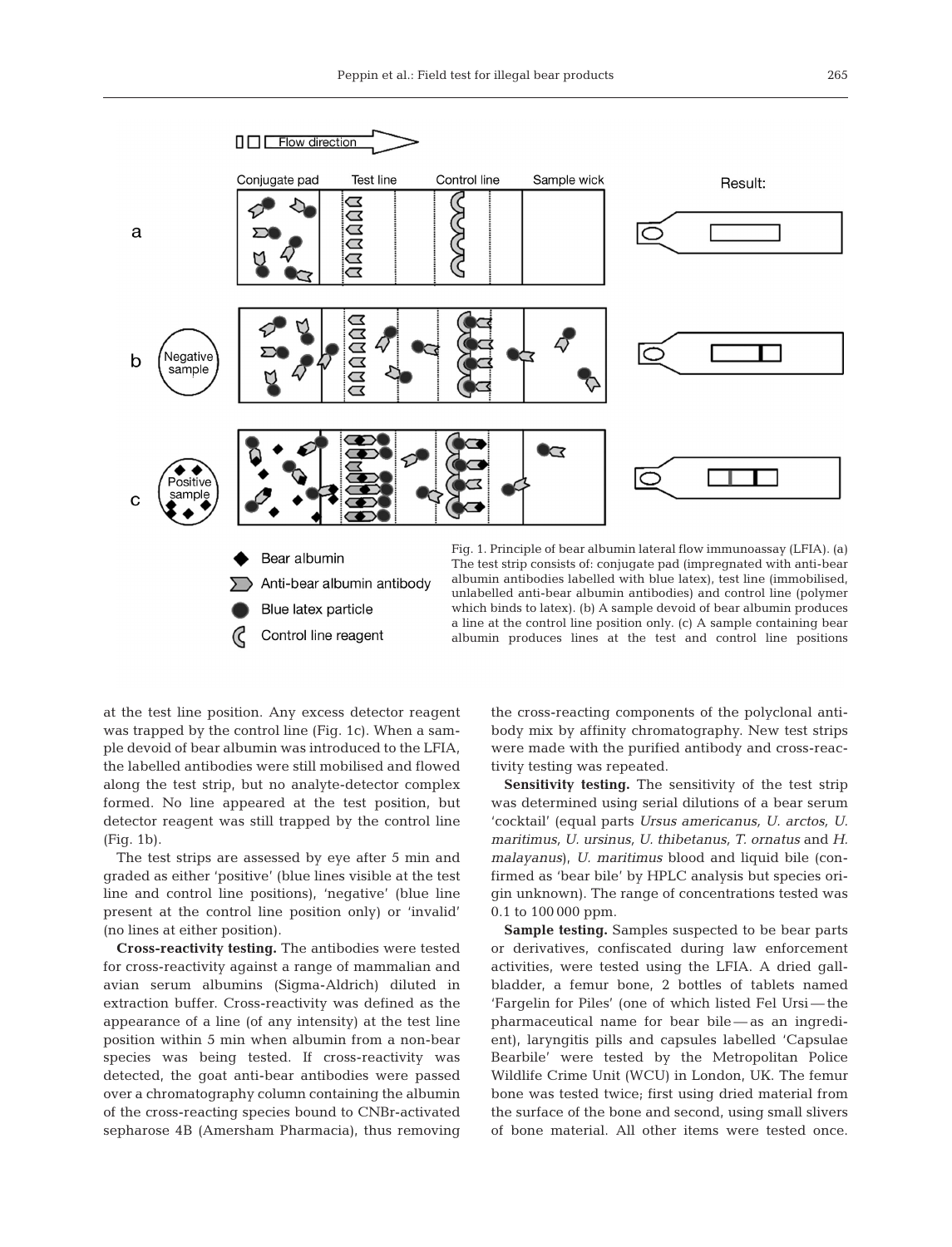The results, along with the extraction buffers containing the tested samples, were sent to our laboratory for genetic analysis. The 'Fargelin for Piles,' laryngitis pills and Capsulae Bearbile were also sent to our laboratory for testing with the LFIA in-house to assess whether consistent results were obtained in the laboratory and in the field.

Another dried gallbladder, 3 skin samples, and 5 sets of bile crystals suspected to be bear parts and derivatives were provided by WSPA and tested with the LFIA in-house. Bile samples from pig and sheep were also tested. Genetic analyses were performed to determine the species origin of all test samples.

**Genetic analysis.** In order to confirm the results of the LFIA, portions of the mitochondrial gene cytochrome *b* were amplified using universal primers (Verma & Singh 2003) and primers designed on *Ursus thibetanus* sequences (Peppin et al. 2008). These fragments were then sequenced and compared to published sequences to determine the species of origin. The universal primers can be used to amplify DNA from a wide range of animal species (including mammals, birds and reptiles), and are a valuable tool for identifying samples of unknown species origin. However, when DNA from more than one species is present in a sample (e.g. due to contamination, or the combining of more than one animal product in a TCM), mixed sequences can be generated that are impossible to identify. As some of the samples tested are TCMs containing a number of ingredients and furthermore are likely to be contaminated (e.g. with human DNA, due to handling during manufacture and sample testing), the extracted DNA was also amplified using the primers designed on *U. thibetanus* sequences (henceforth called UT primers). Although these primers have been demonstrated to amplify bear species other than *U. thibetanus,* they do not amplify human DNA, or DNA from species whose parts are often fraudulently sold as bear (e.g. pig and cow), making it possible to identify bear DNA even in mixed or contaminated samples.

DNA was extracted from the skin samples using an InvitrogenTM PureLinkTM Genomic DNA Mini Kit (Invitrogen) following the manufacturer's protocol. DNA was extracted from the bile crystals and dried gallbladders following a different protocol given the high levels of PCR inhibitors (i.e. bile salts) present in these samples. Bile crystal samples were powdered using a Qiagen TissueLyser, and gallbladder samples were finely chopped. DNA was extracted from 200 mg of the powders/chopped material using a QIAamp Stool Mini Kit (Qiagen) following the manufacturer's protocol with the following modifications: samples were initially dissolved in 1.6 ml buffer ASL by incubation on a thermal mixer (Eppendorf AG thermomixer

comfort) at 55°C, placed on ice for 15 min after the addition of ethanol, and washed twice in buffer AW2. DNA was eluted from the column in 50 ul of elution buffer. Total DNA extracted from the test samples was quantified by absorbance using a NanoDrop® ND-1000 spectrophotometer (Nanodrop Technologies). Extraction controls were run in parallel to all extractions.

The PCR reaction mixtures (total volume 20 µl) contained 2 µl of template DNA, 0.36 units ABgene Thermo-Start<sup>®</sup> DNA Polymerase, 1.1 mM  $MgCl<sub>2</sub>$ , 0.72× reaction buffer and 20 pmol of each primer. The universal primers were mcb398 (TACCATGAGGA-CAAATATCATTCTG) and mcb869 (CCTCCTAGT-TTGTTAGGGATTGATCG) (Verma & Singh 2003). The UT primers were ut172f (GACGCGACTACAGC-CTTTTC) and ut367r (CTATGAATGCGGTGGCTA-TAAC) (Peppin et al. 2008). Separate PCRs were set up for each primer pair (i.e. not nested PCR). Amplifications were carried out using a PTC-200 MJ Research thermocycler with the following conditions: an initial denaturation at 96°C for 15 min, followed by 37 cycles of denaturation at 95°C for 45 s, annealing at 60°C for 1 min and extension at 72°C for 1 min; followed by a final extension step at 72°C for 5 min. Amplification products were visualised under UV using ethidium bromide stained agarose gels.

**Sequencing of PCR products.** Amplified products were cleaned using exonuclease I and shrimp alkaline phosphatase following Werle et al. (1994). Cycle sequencing of cleaned products was performed using Applied Biosystems BigDye version 1.1 chemistries using both the forward and reverse primers, and sequencing products were resolved on an Applied Biosystems ABI 3730xl. Sequences were examined using Chromas 2.31 (Technelysium) and a consensus sequence generated from the forward and reverse sequences using Geneious ver. 2.5.4 software (Biomatters). Consensus sequences were compared with sequences deposited in GenBank using a BLASTn search (Altschul et al. 1990).

## **RESULTS AND DISCUSSION**

#### **Cross-reactivity**

Initial testing indicated cross-reactivity with cow, pig, deer, sheep, cat and dog serum albumin. This crossreactivity was successfully removed by affinity chromatography purification against albumin from these species. After purification the LFIA was still able to detect albumin from all species of bear tested within 5 min, yet gave a negative result for all other mammalian, avian and crustacean albumins tested (Table 1).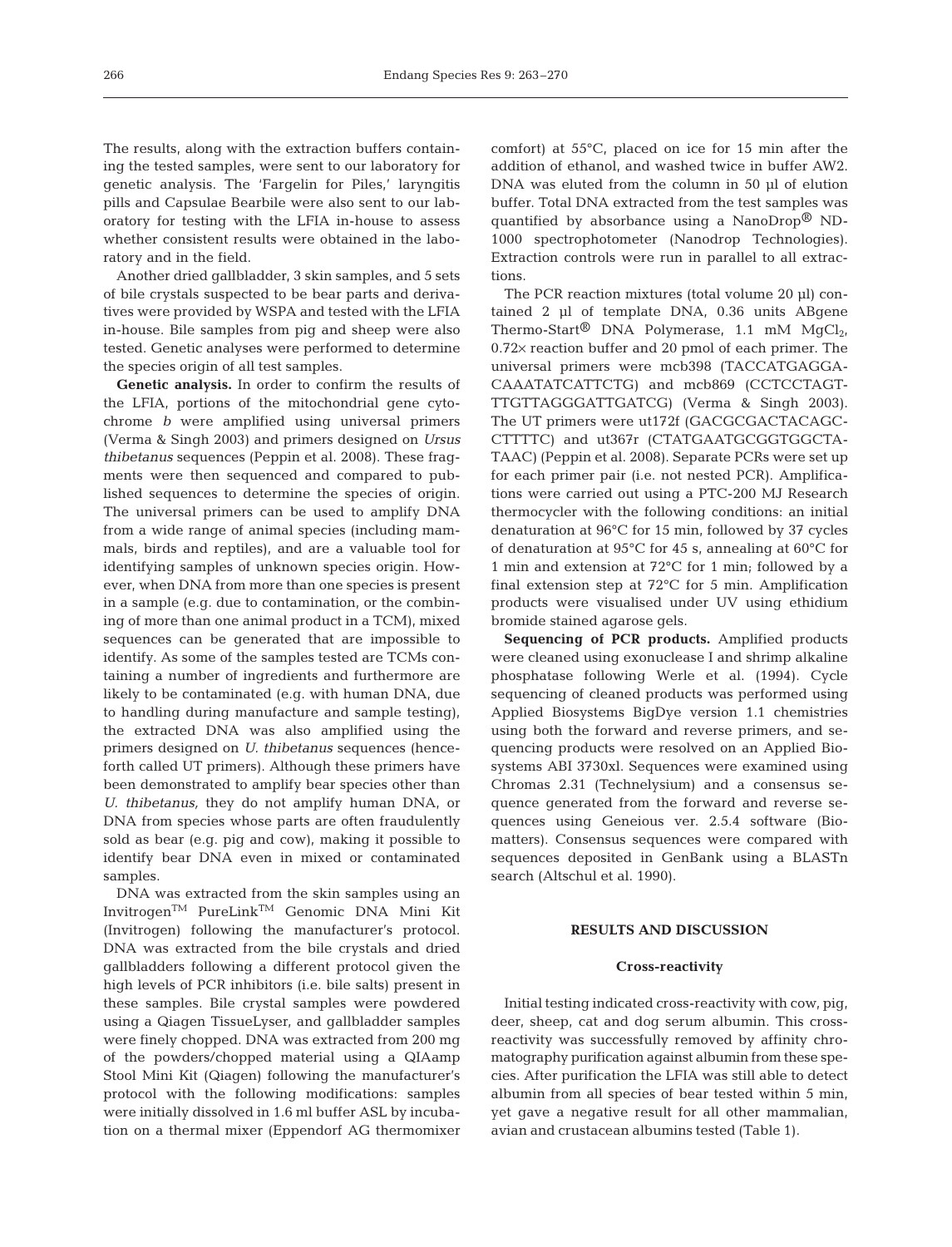| Sample type/species                                                                             | Concentration of test analyte (ppm) |           |        |           |        |              |     |
|-------------------------------------------------------------------------------------------------|-------------------------------------|-----------|--------|-----------|--------|--------------|-----|
|                                                                                                 | 100 000                             | 10000     | 1000   | 100       | 10     | $\mathbf{1}$ | 0.1 |
| Albumin                                                                                         |                                     |           |        |           |        |              |     |
| Asiatic black bear Ursus thibetanus                                                             |                                     | $\ddot{}$ | $^{+}$ | $\ddot{}$ | $\pm$  |              |     |
| American black bear U. americanus                                                               |                                     | $^{+}$    | $^{+}$ | $^{+}$    | $^{+}$ |              |     |
| Brown bear <i>U. arctos</i>                                                                     |                                     | $^{+}$    | $^+$   | $^{+}$    | $^{+}$ |              |     |
| Polar bear <i>U. maritimus</i>                                                                  |                                     | $^{+}$    | $\pm$  | $^{+}$    | $^+$   |              |     |
| Sun bear Helarctos malayanus                                                                    |                                     | $^{+}$    | $^{+}$ | $+$       | $^{+}$ |              |     |
| Sloth bear Melursus ursinus                                                                     |                                     | $^{+}$    | $^{+}$ | $\ddot{}$ | $^{+}$ |              |     |
| Spectacled bear Tremarctos ornatus                                                              |                                     | $^{+}$    |        | $^{+}$    | $^{+}$ |              |     |
| Bear albumin cocktail                                                                           |                                     | $^{+}$    |        | $^{+}$    | $^{+}$ |              |     |
| Cow Bos taurus                                                                                  |                                     |           |        |           |        |              |     |
| Piq Sus scrofa                                                                                  |                                     |           |        |           |        |              |     |
| Sheep Ovis aries                                                                                |                                     |           |        |           |        |              |     |
| Buffalo Syncerus caffer                                                                         |                                     |           |        |           |        |              |     |
| Donkey Equus asinus                                                                             |                                     |           |        |           |        |              |     |
| Dog Canis familiaris                                                                            |                                     |           |        |           |        |              |     |
| Chicken Gallus domesticus                                                                       |                                     |           |        |           |        |              |     |
| Cat Felis silvestris catus                                                                      |                                     |           |        |           |        |              |     |
| Rabbit Oryctolagus cuniculus                                                                    |                                     |           |        |           |        |              |     |
| Mouse Mus musculus                                                                              |                                     |           |        |           |        |              |     |
| Goose Anser anser                                                                               |                                     |           |        |           |        |              |     |
| Piqeon Columba livia domestica                                                                  |                                     |           |        |           |        |              |     |
| Duck Anas platrhynches                                                                          |                                     |           |        |           |        |              |     |
| Kangaroo Macropus sp.                                                                           |                                     |           |        |           |        |              |     |
| Prawn Pandalus borealis                                                                         |                                     |           |        |           |        |              |     |
| Red deer Cervus elaphus                                                                         |                                     |           |        |           |        |              |     |
| <b>Blood</b>                                                                                    |                                     |           |        |           |        |              |     |
| U. americanus                                                                                   |                                     | $\pm$     | $^+$   | $^{+}$    | $^{+}$ |              |     |
| U. maritimus                                                                                    |                                     | $^{+}$    | $^{+}$ | $+$       | $+$    |              |     |
| <b>Bile</b>                                                                                     |                                     |           |        |           |        |              |     |
| Bear bile <sup>a</sup>                                                                          |                                     | $+$       |        | $^{+}$    |        |              |     |
| <sup>a</sup> Bile had been previously identified as bear bile using HPLC, exact species unknown |                                     |           |        |           |        |              |     |

Table 1. Results of cross-reactivity and sensitivity testing. Test strips were graded after 5 min as either positive (+) or negative (–)

# **Sensitivity**

The LFIA detected bear serum and blood in the range 10 to 10 000 ppm, but was less sensitive to liquid bile (Table 1). This could be due to albumin being present in lower quantities in bile than in serum and blood, or a component of the bile affecting the binding efficiency of the antibody/latex complexes at the test line. The test lines produced by the bile samples were much fainter than those produced by the albumin or blood samples, suggesting that there may be a component of the bile that interferes with test function (matrix effect, Selby 1999). The amount of bile tested must therefore be carefully measured to ensure a false negative is not produced. Indeed, false negatives were observed at concentrations above 10 000 ppm of serum, blood and bile (Table 1). This is due to the high dose 'hook effect,' whereby the analyte concentration begins to block the interaction between the immobilised capture antibody and the analyte/labelled antibody complex (Miles et al. 1974, Rodbard et al. 1978). This is a well-documented phenomenon affecting immunoassays, which again em-

phasises the need to use appropriate sample sizes/ dilutions (Selby 1999). No 'invalid' results were observed during testing.

### **Sample testing**

The results of the LFIA and genetic analyses for the test samples are detailed in Table 2. The quantity of DNA recovered from the test samples ranged from 3.0 ng  $\mu$ l<sup>-1</sup> (laryngitis pills) to 367.2 ng  $\mu$ l<sup>-1</sup> (gallbladder). No DNA was detected in the extraction controls.

The 'Fargelin for Piles,' laryngitis pills and Capsulae Bearbile were tested with the LFIA in-house, and by personnel at the WCU who had not received any specific training on how to use the kits. The LFIAs gave the same results for each sample, regardless of who performed the test, indicating that they can be used accurately without specialist training.

The 2 whole gallbladders tested negative with the LFIA and were subsequently identified as gallbladders from domestic pigs by genetic analysis. Similarly, the pig and lamb bile tested negative. The skin, bile crys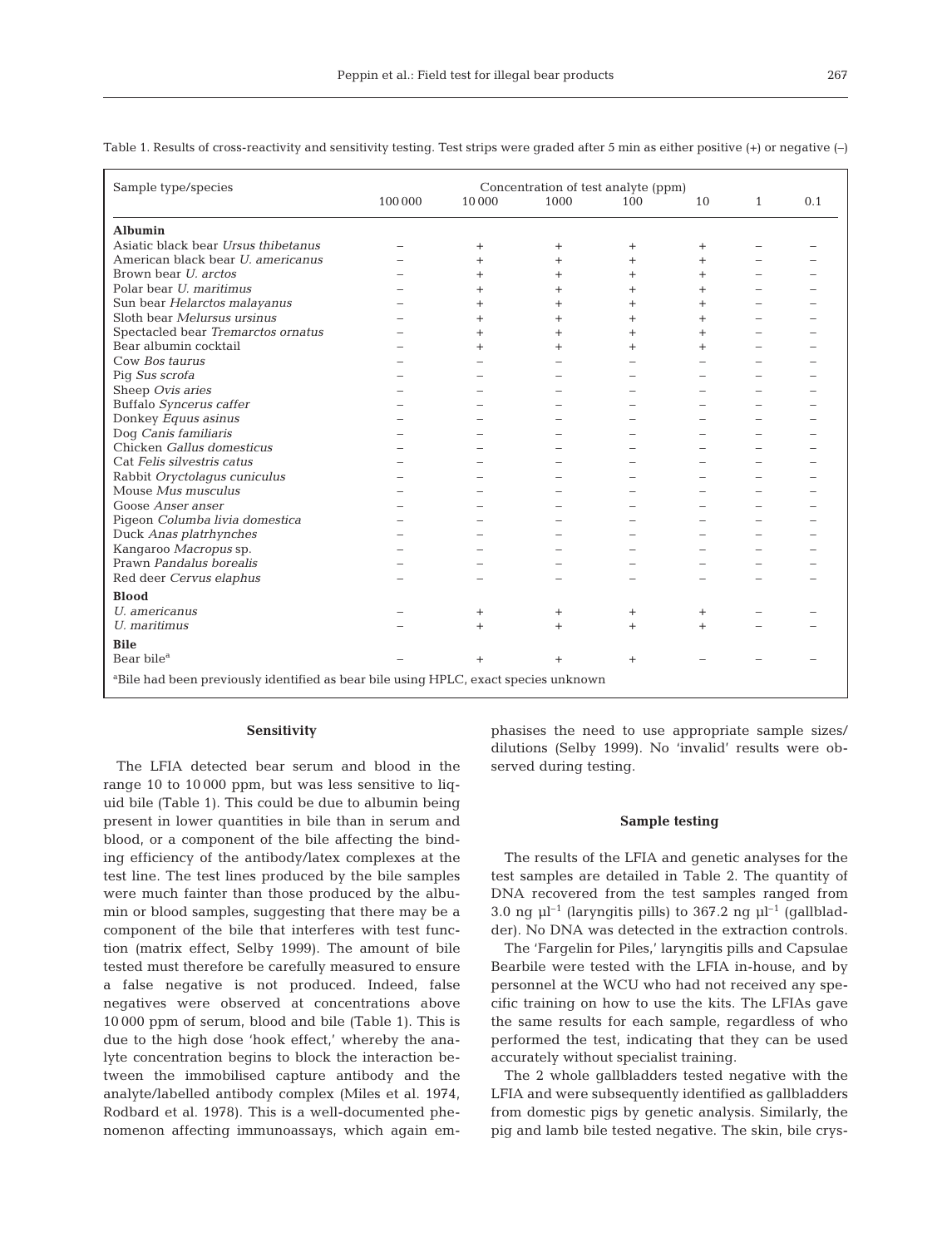Table 2. Results of lateral flow immunoassay (LFIA)/genetic analysis of test samples. The LFIA was graded as either positive (+) or negative (–). The genetic result gives the highest match returned by BLASTn search in the GenBank database. (\*) Samples tested with the LFIA by staff at the Metropolitan Police Wildlife Crime Unit, London. The remaining samples were provided by WSPA and tested with the LFIA in-house. n/a: no DNA was amplified

| Sample                                                          | LFIA<br>result           | Genetic analysis - BLAST search result<br>Universal primers<br>UT primers |               |  |  |  |
|-----------------------------------------------------------------|--------------------------|---------------------------------------------------------------------------|---------------|--|--|--|
| Whole Dried Gallbladder                                         | $\overline{a}$           | Sus scrofa                                                                | n/a           |  |  |  |
| *Whole Dried Gallbladder                                        | $\overline{\phantom{0}}$ | Sus scrofa                                                                | n/a           |  |  |  |
| Skin                                                            | $^{+}$                   | Ursus maritimus                                                           | U. maritimus  |  |  |  |
| Skin                                                            | $^{+}$                   | U. americanus                                                             | U. americanus |  |  |  |
| Skin                                                            | $+$                      | U. americanus                                                             | U. americanus |  |  |  |
| <b>Bile Crystals</b>                                            | $+$                      | U. thibetanus                                                             | U. thibetanus |  |  |  |
| <b>Bile Crystals</b>                                            | $+$                      | U. thibetanus                                                             | U. thibetanus |  |  |  |
| <b>Bile Crystals</b>                                            | $+$                      | <i>U.thibetanus</i>                                                       | U. thibetanus |  |  |  |
| <b>Bile Crystals</b>                                            | $+$                      | U. thibetanus                                                             | U. thibetanus |  |  |  |
| <b>Bile Crystals</b>                                            | $+$                      | U. thibetanus                                                             | U. thibetanus |  |  |  |
| Pig Bile                                                        |                          | Sus scrofa                                                                | n/a           |  |  |  |
| Sheep Bile                                                      | -                        | Ovis aries                                                                | n/a           |  |  |  |
| *Fargelin for Piles <sup>a</sup>                                | $^{+}$                   | Mixed sequence                                                            | U. thibetanus |  |  |  |
| *Fargelin for Piles                                             | $+$                      | n/a                                                                       | n/a           |  |  |  |
| *Laryngitis Pills                                               | $\overline{\phantom{0}}$ | Mixed sequence                                                            | U. thibetanus |  |  |  |
| *Capsulae Bearbile                                              | $+$                      | U. thibetanus                                                             | U. thibetanus |  |  |  |
| *Bone (femur) exterior                                          | $\overline{\phantom{m}}$ | Helarctos malayanus                                                       | H. malayanus  |  |  |  |
| interior                                                        | $+$                      | H. malayanus                                                              | H. malayanus  |  |  |  |
| <sup>a</sup> Farqelin pills listing 'Fel Ursi' as an ingredient |                          |                                                                           |               |  |  |  |

tal samples, and 'Capsulae Bearbile' all tested positive with the LFIA, and were identified as genuine bear parts by genetic analysis.

Both sets of 'Fargelin for Piles' tablets tested positive with the LFIA. However bear DNA was only recovered from one set of tablets, with the UT primers. The universal primers generated mixed sequences, which is not surprising given that the tablets contained a number of ingredients. No DNA was amplified from the other set of tablets, although DNA was detected in the sample extract by spectophotometery  $(4.5 \text{ ng } \mu^{-1})$ . It is possible that a component of the tablets (7 ingredients were listed on the packaging) was not fully removed during DNA extraction and subsequently inhibited the polymerase chain reaction. Indeed, the spectophotometry reading indicated high levels of organic chemicals, solvent and protein contamination in the extract (260/230 and 260/280 ratios 0.55 and 1.26, respectively); the combination of low DNA concentration and high contamination is a likely cause of the failed PCR. The extract was cleaned by sodium acetate precipitation and although this reduced the levels of contaminants (260/230 and 260/280 ratios 0.82 and 1.60, respectively), attempts to amplify the DNA still failed. This highlights a need to develop DNA extraction methods for the more complex TAMs, which contain many ingredients and are likely to have been subject to processes and conditions during manufacturing that degrade DNA (e.g. high temperatures). Although outside the scope of the present study, the development of such techniques would provide valuable tools for the detection of illegal bear and other wildlife products. An alternative explanation is that the LFIA result for this sample was a false positive, caused by a matrix effect or cross-reactivity with a species albumin not covered by our cross-reactivity analysis. As genetic testing of this sample was not possible, the analysis is viewed as 'inconclusive'.

The bone sample was tested twice by the WCU; dry material from the surface of the bone gave a negative result, whereas small slivers of bone material gave a positive result, albeit with a very faint test line. The extraction buffers containing the sample were tested with the LFIA again in our laboratory, and the same results were achieved, indicating the tests were performed correctly by the WCU and there was some other cause of the incongruent results. The genetic ana-

lysis identified the bone as *Helarctos malayanus,* confirming the positive LFIA result. Albumin is a constituent of the organic matrix of bone tissue, however it is possible that the extraction buffer used here is not efficient at releasing albumin from this sample type.

The laryngitis pills tested negative with the LFIA, yet *Ursus thibetanus* DNA was recovered during the genetic analysis (i.e. a false negative). One possible explanation is contamination in the lab, although this is unlikely, as no DNA was detected in the extraction and PCR controls. A more likely explanation is that any albumin present in the sample had degraded to the point where it could not be detected by the LFIA. DNA is physically more resistant to degradation than most proteins (Carracedo 2005), so it is feasible that DNA could persist in the sample even when most proteins could not. This indicates that certain bear products may be unsuitable for testing with the LFIA, due to the manufacturing process's destroying the target heatlabile protein.

## **LFIA as a potential law enforcement tool**

When tested on a range of species albumins, the LFIA was shown to be specific to bear albumin. It successfully detected bear albumin in serum, blood, skin, liquid bile and bile crystal samples, indicating that it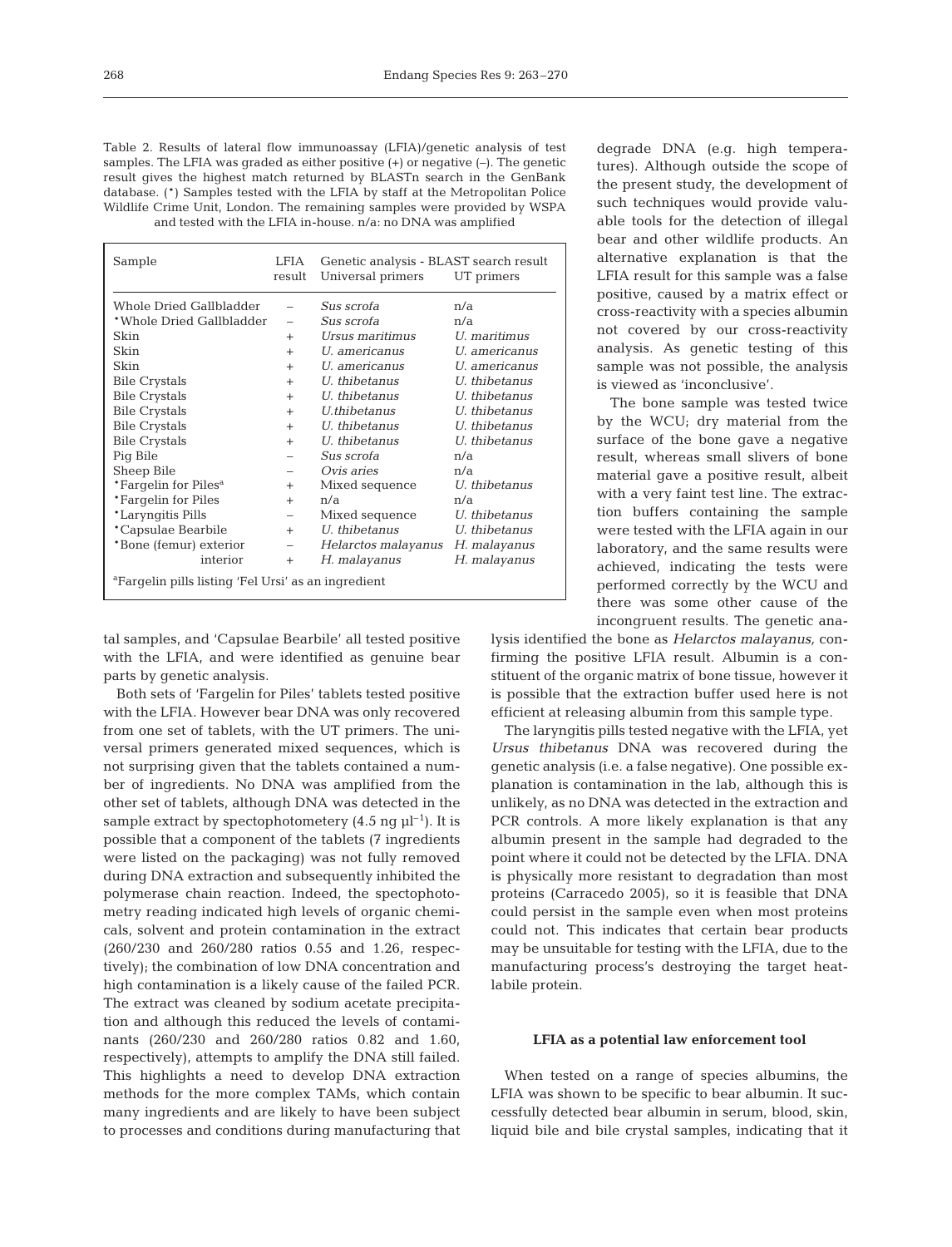provides a useful tool for the identification of bear parts and derivatives. However since it would be unrealistic to test the LFIA on every species albumin, it is not possible to comment on whether or not the antibodies cross-react with untested species groups (e.g. fish, amphibians). Instead, the test has been validated against a defined set of likely substitute species. Furthermore, as bear bile is incorporated into many different products and medicines containing a massive diversity of components and the level of interference these additional ingredients may have on test function cannot be predicted, it is not possible to provide an exhaustive list of the items which are suitable for testing beyond those detailed in this paper. Another limitation of the LFIA is that it delivers a qualitative result ('positive' or 'negative') and further tests are required to determine the species of bear present in 'positive' samples. Definitive species identification is likely to be required within a legal framework, considering the differing levels of protection afforded to bear species/ populations under CITES.

Given these considerations the LFIA is intended to complement rather than replace current laboratory methods of analysis. For financially constrained enforcement agencies this system can offer a guide as to which products most warrant further investigation; the results presented here suggest that the LFIA can distinguish between genuine bear bile and that of domestic animals whose bile and gallbladders are fraudulently sold as bear. Lin et al. (1997) performed HPLC, HPTLC and FTIR analysis on 183 suspected bear products, and concluded that only 56 were genuine *Ursus thibetanus* derivatives; the rest were the bile and gallbladders of domestic animals (e.g. pig, goat). Given this high proportion of fraudulent items, a screening tool such as the LFIA would be very useful for determining which items to pursue with further laboratory analyses.

The identification of bear products is essential for reducing illegal trade in bear parts and derivatives, which is a major threat to the long-term survival of *Ursus thibetanus*. The installation of an effective identification system may help to reduce trade in *U. thibetanus* parts and derivatives and also prevent trade becoming a major threat to other bear species in the future.

*Acknowledgements.* We are grateful to the World Society for the Protection of Animals (WSPA) for funding this project, providing test samples and helping to co-ordinate sample collection. We also thank those parties that contributed samples to this project: Environment Canada (*Ursus maritimus* serum), the Zoological Society of London (*U. ursinus* serum), Woburn Safari Park (*U. americanus* serum), the Department of Conservation, New Zealand (*Helarctos malayanus* serum), and Le

Parc Zoologique de Paris (Zoo de Vincennes) (*U. thibetanus, Tremarctos ornatus* and *U. arctos* serum). We are also very grateful to D. Flint and the Metropolitan Police Wildlife Crime Unit for testing the kits and providing samples for testing and J. Coutts and the rest of the Tepnel team for their help and support during this project. This project was part funded by the Objective 1 - European Social Fund (ESF).

## LITERATURE CITED

- ► Altschul SF, Gish W, Miller W, Myers EW, Lipman DJ (1990) Basic local alignment search tool. J Mol Biol 215:403–410
- ► Anderson GS (1999) Wildlife forensic entomology determining time of death in two illegally killed black bear cubs. J Forensic Sci 44:856–859
	- Carracedo A (2005) Forensic DNA typing protocols. Humana Press, Totowa, NJ
- ► Coleman R (1987) Biochemistry of bile secretion. Biochem J 244:249–261
- ► Delacroix DL, Hodgson HJ, McPherson A, Dive C, Vaerman JP (1982) Selective transport of polymeric immunoglobulin A in bile. Quantitative relationships of monomeric and polymeric immunoglobulin A, immunoglobulin M, and other proteins in serum, bile, and saliva. J Clin Invest 70:230–241
- ► Espinoza EO, Shafer JA, Hagey LR (1993) International trade in bear gall bladders—forensic source inference. J Forensic Sci 38:1363–1371
	- Groves G, Eastham D (2007) From cage to consumer: the global trade in bear products from China to Asia and beyond. World Society for the Protection of Animals, London
	- IUCN (2007) 2007 IUCN Red List of threatened species. www.iucnredlist.org. Downloaded on 28 January 2008
	- LaRusso NF (1984) Proteins in bile: how they get there and what they do. Am J Physiol Gastrointest Liver Physiol 247:199–205
- ► Lin DL, Change HC, Chang CP, Chen CY (1997) Identification and differentiation of bear bile used in medicinal products in Taiwan. J Forensic Sci 42:817–823
	- Lin DL, Chang HC, Chen CY (2000) Identification and quantification of bile acids in bear bile by HPLC. J Food Drug Anal 8:283–288
	- Maas B (2000) The veterinary, behavioural and welfare implications of bear farming in Asia. World Society for the Protection of Animals, London
- ► Miles LE, Lipschitz DA, Beiber CP, Cook JD (1974) Measurement of serum ferritin by a two-site immunoradiometric assay. Anal Biochem 61:209–224
	- Mills JA, Servheen C (1994) The Asian trade in bears and bear parts: impacts and conservation recommendations. Int Conf Bear Res Manag 9:161–167
	- Mills JA, Chan S, Ishihara A (1995) The bear facts: the East Asian market for bear gall bladder. TRAFFIC International, Cambridge, UK
	- Motrescu I, Oancea S, Rapa A, Airinei A (2006) Spectrophotometric analysis of the blood plasma for different mammals. Roman J Biophys 16:215–220
	- Peppin L, McEwing R, Carvalho GR, Ogden R (2008) A DNA based approach for the forensic identification of Asiatic black bear (*Ursus thibetanus*) in a traditional Asian medicine. J Forensic Sci (in press)
	- Phillips T, Wilson P (2002) The bear bile business: the global trade in bear products from China to Asia and beyond. World Society for the Protection of Animals, London
- ▶ Rodbard D, Feldman Y, Jaffe ML, Miles LE (1978) Kinetics of two-site immunoradiometric (sandwich) assays — II. Stud-